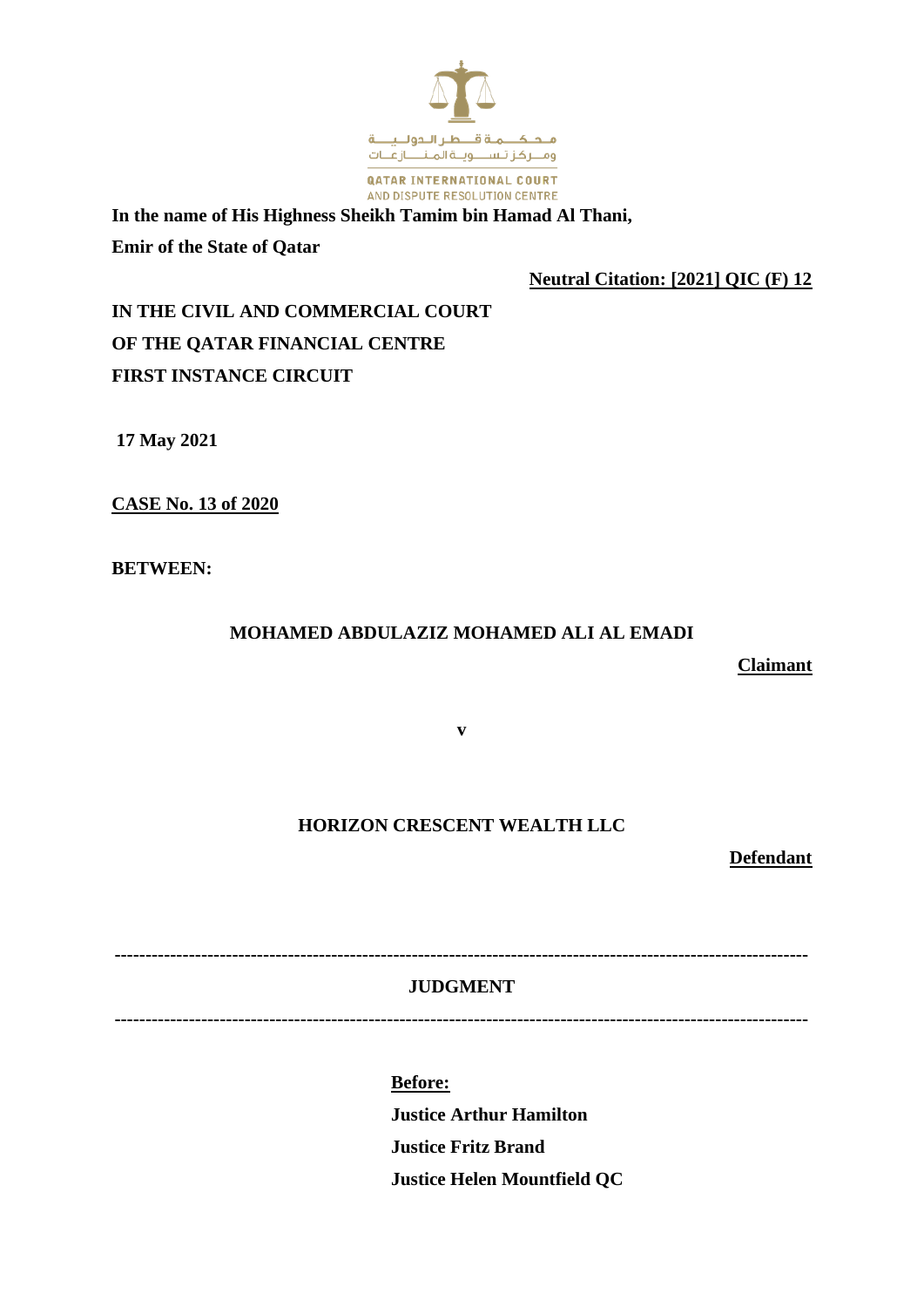## **ORDER**

- 1. The Defendant's defence as formulated in its statement of defence, dated 6 September 2020, is struck out.
- 2. The Claimant's application in so far as it seeks a debarring order and payment into Court is refused.
- 3. The parties may, within 21days of issue of this judgment, file and serve their respective proposals for further procedure in this case, including with respect to any matters consequential upon the striking out order in paragraph 1 above.
- 4. The Defendant shall pay the Claimant's reasonable costs occasioned by this application, to be assessed by the Registrar if not agreed.

## **JUDGMENT**

- 1. This is an application by the Claimant for an order that:
	- (a) The Defence is struck out; the Defendant is debarred from contesting the Claim; and judgment may be entered; or
	- (b) The Defence will be struck out; the Defendant will be debarred from contesting the Claim; and judgment may be entered, unless within 21 days, the Defendant pays into Court the sum of QAR 500,000.00; and
	- (c) The Defendant pays the Claimant's costs.
- 2. The application arises in the context of a claim against the Defendant under an alleged oral contract of employment. The Claimant's case is set out in detail in his statement of claim, dated 27 July 2020. In broad outline the Claimant contends that by virtue of an oral agreement entered into on 22 March 2015 between him and Mr Robert Sharrat, acting on behalf of the Defendant, he was employed as deputy chairman of the Defendant between 1 July 2015 and 27 March 2018. Pursuant to this agreement, so the Claimant contends, he is owed substantial sums by the Defendant. Those sums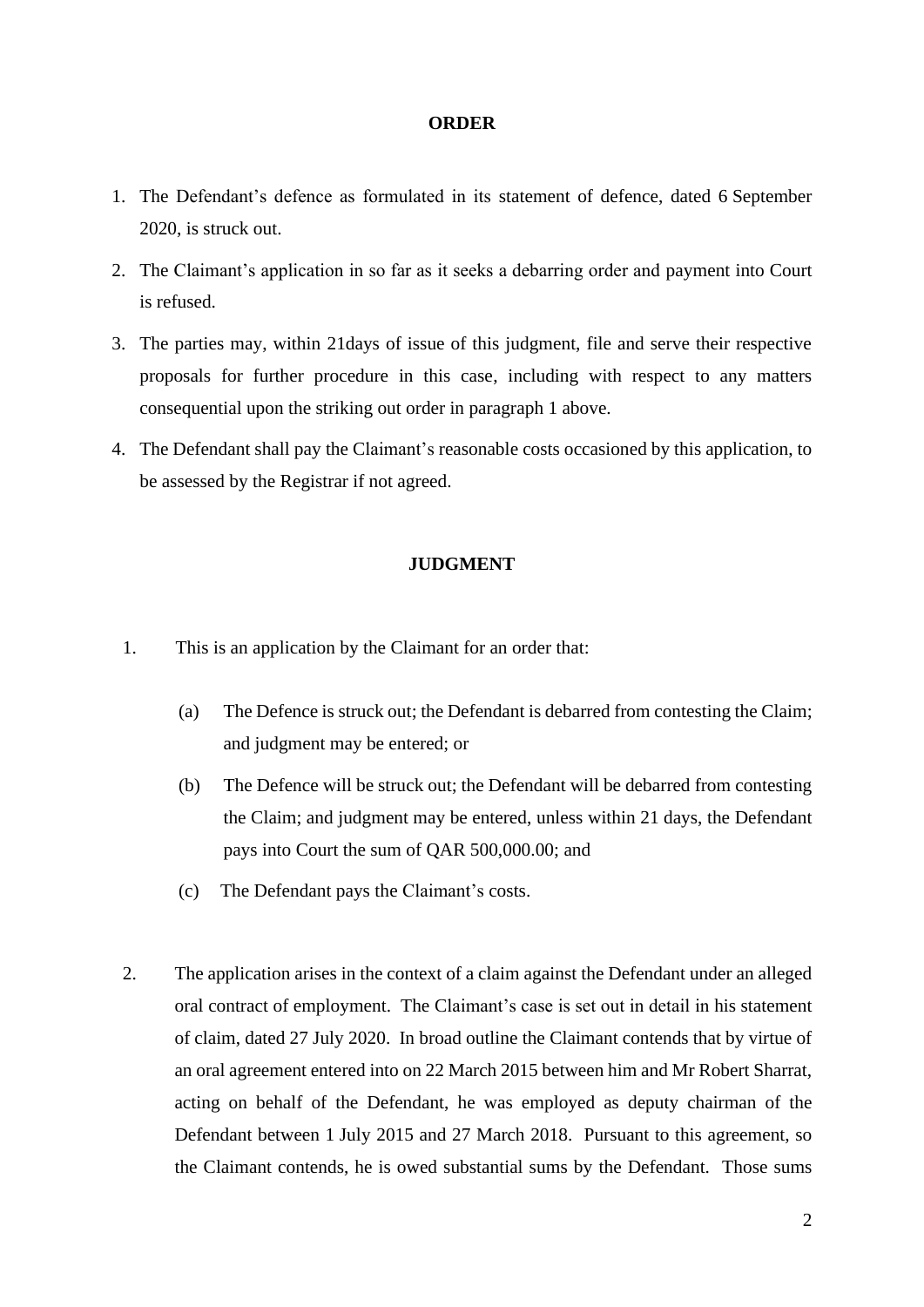comprise QAR 4,558,000.00 by way of salary; US\$ 1,375,000.00 in terms of annual bonus and various amounts by way of expenses he incurred on behalf of the Defendant which have not been paid.

- 3. A statement of defence was filed on 6 September 2020. The gravamen of the Defendant's position that appears from the statement is that there was no employment contract between it and the Claimant at all; the Claimant was never employed by the Defendant and no sums are owed to him. Moreover, allegations were made against the Claimant in paragraph 11 of the statement of defence which would seem to constitute fraud or at least serious breach of trust on his part, but those allegations were not properly particularised as a fraud allegation is required to be, and no relief was sought on the basis of them.
- 4. The Claimant maintained that the statement of defence was vague and that he required further information and documents to respond. In consequence he sent the Defendant a request for such information and for the disclosure of documents on 29 September 2020, but did not receive any answer. The Claimant therefore made an application to this Court on 4 November 2020 under article 24.1.3 of the Regulations and Procedural Rules of the Court ('the Rules') to compel the further information and disclosure sought. At the same time the Claimant brought an application for security to be furnished for both his claim and costs, essentially on the basis of the Defendant's financial position which he alleged to be precarious. After a hearing on 13 December 2020, the Court granted an order on 23 December 2020 compelling the Defendant to furnish the majority of the information and documents sought by no later than 21 January 2021. The application for security for the Claimant's claim and costs was, however, refused. On 15 January 2021 the Court struck out paragraph 11 of the statement of defence referred to above, having previously warned the Defendant that, subject to any counter- representations by it, the Court intended to do so.
- 5. The Defendant failed to comply with the order of 23 December 2020, whether by the prescribed date or at all. This failure gave rise to the Claimant's present application which was filed on 28 January 2021. On 4 February 2021 the Court directed the Defendant to provide its response by 25 February 2021. All that happened on that date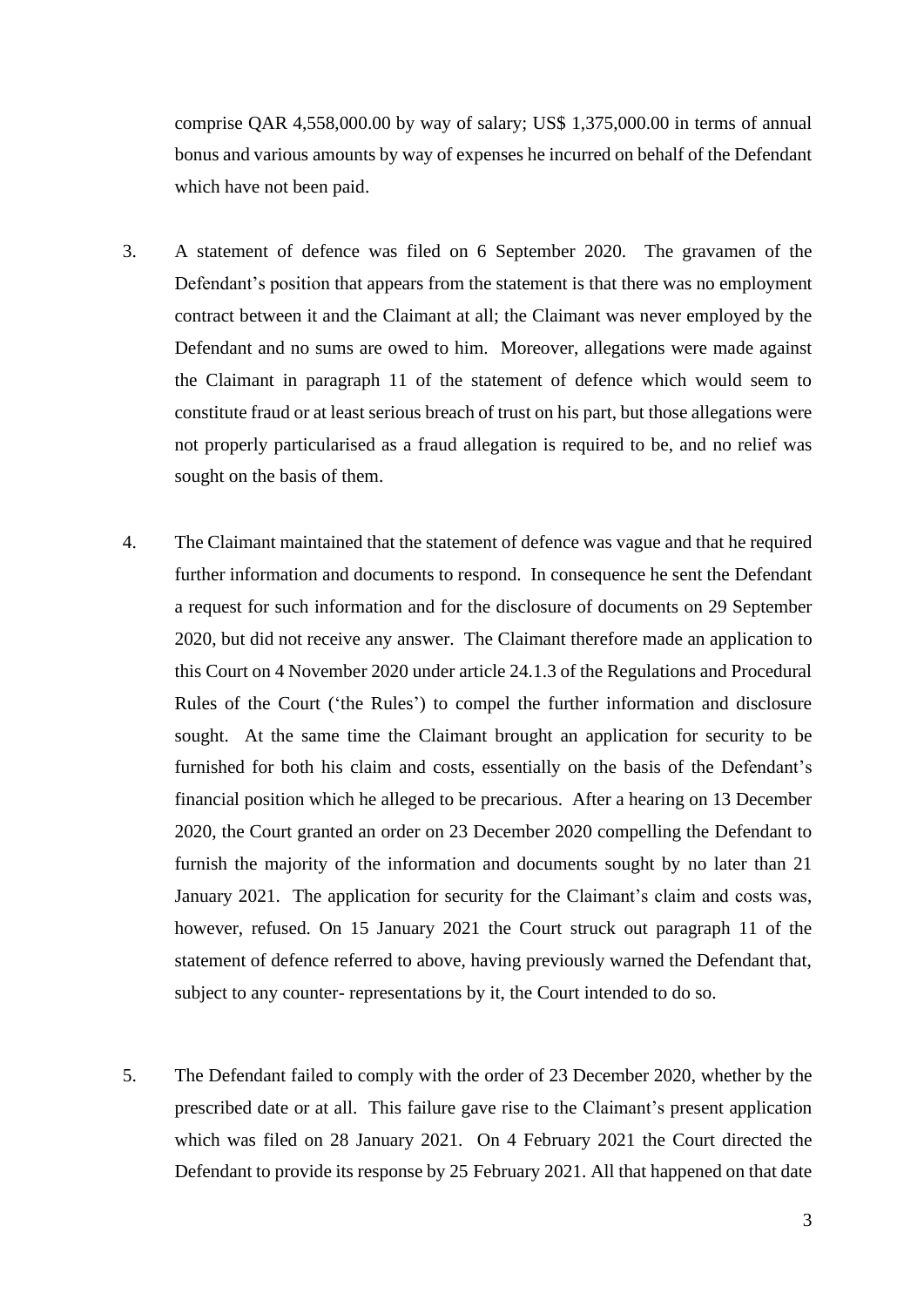was, however, that the Defendant filed a letter by Mr Robert Sharrat, addressed to the Defendant's director Mr Baeriswyl, which essentially disavows that an employment agreement between the parties ever came into existence. The letter is clearly not, nor did it purport to be, either a response to the application or an attempt to comply with the order of this Court. Nor did the Defendant provide any explanation as to why it failed to respond or comply. On 3 March 2021 the Registrar of the Court informed the parties that the application had been set down for hearing on 13 April 2021 and pertinently indicated that the Defendant had an opportunity to make representations against the orders sought in the application. At the same time the parties were directed to file and serve Skeleton Arguments by 31 March 2021. The Claimant duly complied with this direction but the Defendant did not. In fact, there was no reaction whatsoever by the Defendant prior to the hearing.

- 6. On 13 April 2021 the application was heard online due to the Covid pandemic. The Claimant was represented by Mr Thomas Williams, Mr Umang Singh and Mr Ahmed Durrani of Sultan Al-Abdulla & Partners. Although Mr Sami Abdullah Abu Shaika appeared for the Defendant, he indicated at the outset that due to lack of funds he was not briefed to address the Court on the merits and that the purpose of his appearance was twofold. Firstly, to show his respect for the Court and, secondly, to ask for a postponement of the hearing. The application for a postponement was opposed on behalf of the Claimant. Since we concluded that no case was made out for a postponement, that application was refused. Thereafter Mr Abu Shaika requested to be excused from further attendance. That request was granted. In the event, the application proceeded on an unopposed basis.
	- 7. The main application rests on Article 31 of the Rules which provides in relevant part:
		- "31.1 Where a party has without reasonable excuse failed to comply with a direction or order of the Court or a provision of these Regulations and Procedural Rules, the Court may: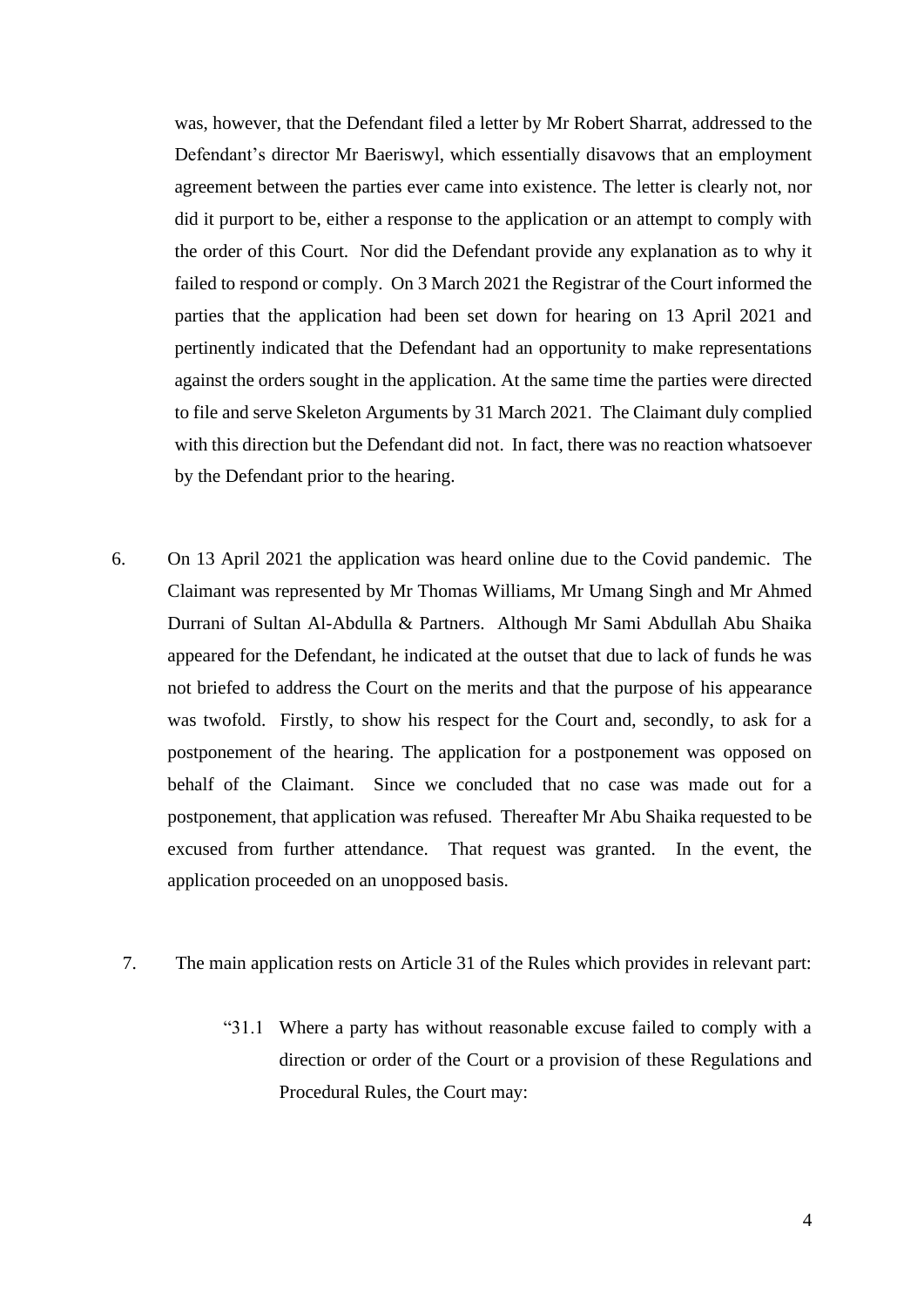31.1.1 make an order as to costs against that party in accordance with article 33 below;

31.1.2 where that party is the claimant or applicant …

31.1.3 where that party is the defendant or respondent strike out the whole or part of the defence or response and, where appropriate, direct that the defendant will be debarred from contesting the proceedings or application."

- 8. Article 31.1 must be read subject to Article 4 which provides under the rubric "*the overriding objective*":
	- "4.1 The overriding objective of the Court is to deal with all cases justly.
	- 4.2 The Court must seek to give effect to the overriding objective when it exercises its functions and powers given by the QFC law, including under these Regulations and Procedural Rules and under QFC Regulations"
- 9. The first question arising is therefore: would it be fair and just, in the circumstances of this case, to strike out the Defendant's statement of defence either in whole or in part? In contending that it would, counsel for the Claimant relied exclusively on judgments of the High Court of England and Wales and the provision of the Civil Procedure Rules of England and Wales to which they referred. With regard to this approach, we believe it appropriate to sound some note of caution. We note, in this respect, the observations of President Phillips, giving the judgment of the Appellate Division of this Court in *Chedid & Associates Qatar LLC* [2015] QIC (A) 2 at paragraph 18 in which he said: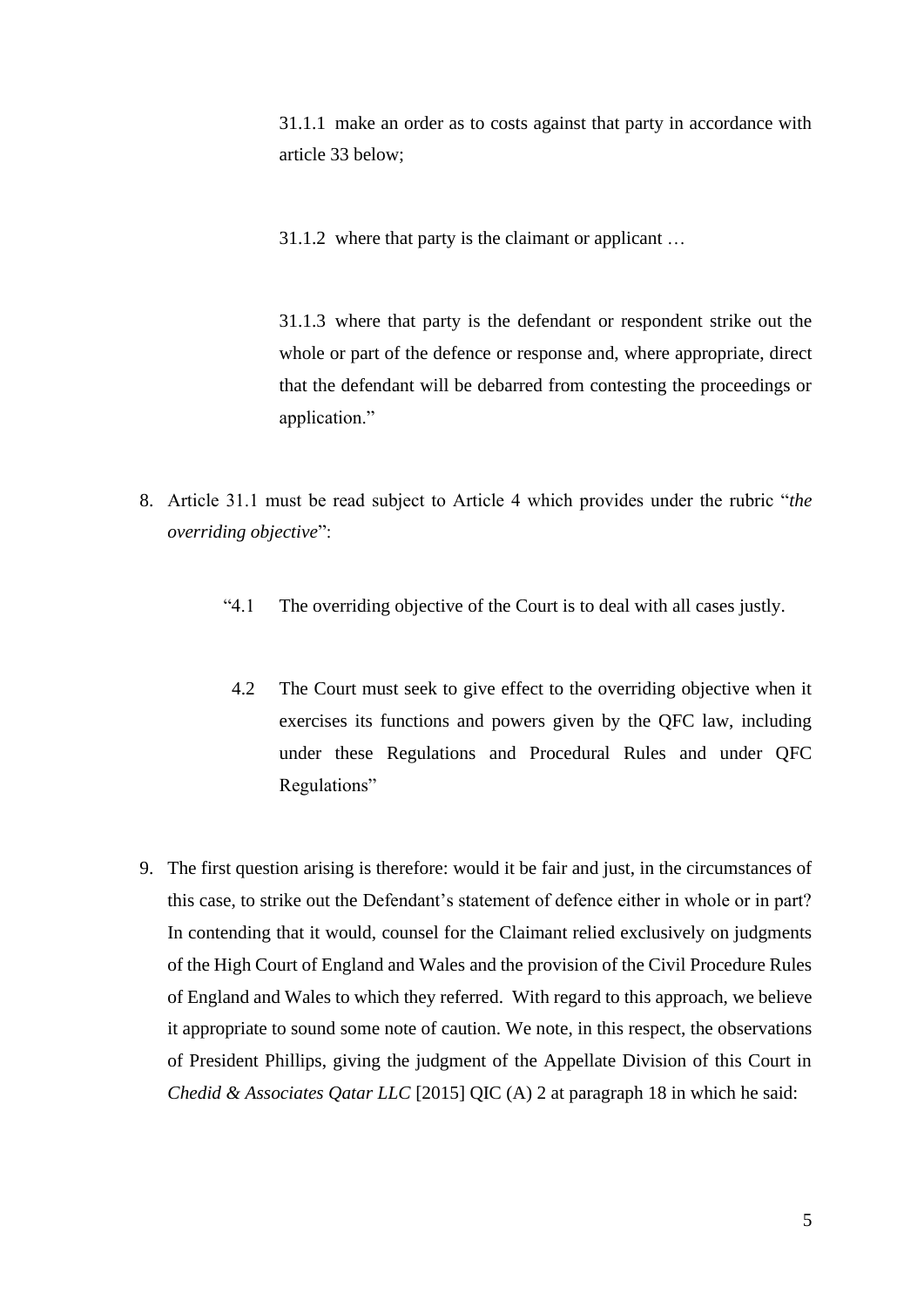"… on behalf of the Defendant it was submitted that in order to resolve the issue of whether the restraint provisions were in unlawful restraint of trade the Court should be guided by English case law. This is not the correct approach. QFC Regulations set out detailed codes of employment law and general contract law. Some of the provisions reflect principles of common law, but in many respects conditions in Qatar differ markedly from conditions in England and other common law countries. Where an issue is governed by a QFC Regulation, the correct approach is to apply that Regulation according to its natural meaning and having particular regard to conditions in Qatar. Foreign jurisprudence can sometimes be of assistance, but it should be used sparingly as a last and not a first resort".

We consider the same applies to procedural law. So before simply transplanting the judgments of one jurisdiction onto another, it is imperative to have regard to the context in which those judgments have been given. This includes not only the wording of the procedural rules of that system but also the background against which those rules originated and developed in its system of origin. Moreover, considerations of justice and equity which we are enjoined to apply are in this instance inextricably bound to the facts of this particular case.

10. Having said that, we indeed derived assistance from the approach adopted by Teare J in *David Towler v Doctor Julian Wills* [2010] EWHC 1209 (Comm) to which we were referred by the Claimant's counsel. In *Towler* the defendant sought further information in respect of the claimant's amended particulars of claim under Part 18 of the English Civil Procedure Rules 1998 (the CPR). The response by the claimant was deficient in that the defendant could not properly discern the case against him. He therefore applied to strike out the claimant's pleading under Rule 3.4 of the CPR which largely mirrors the provisions of our Article 31.1 when read with Articles 4.1 and 4.2. In granting the application Teare J expressed himself as follows (in para 19 of the judgment):

> "It is not fair and just that the defendant cannot be sure of the case he has to meet. It may well be that, with appropriate legal advice, the claimant could have pleaded a concise, clear and particularised case against the defendant but that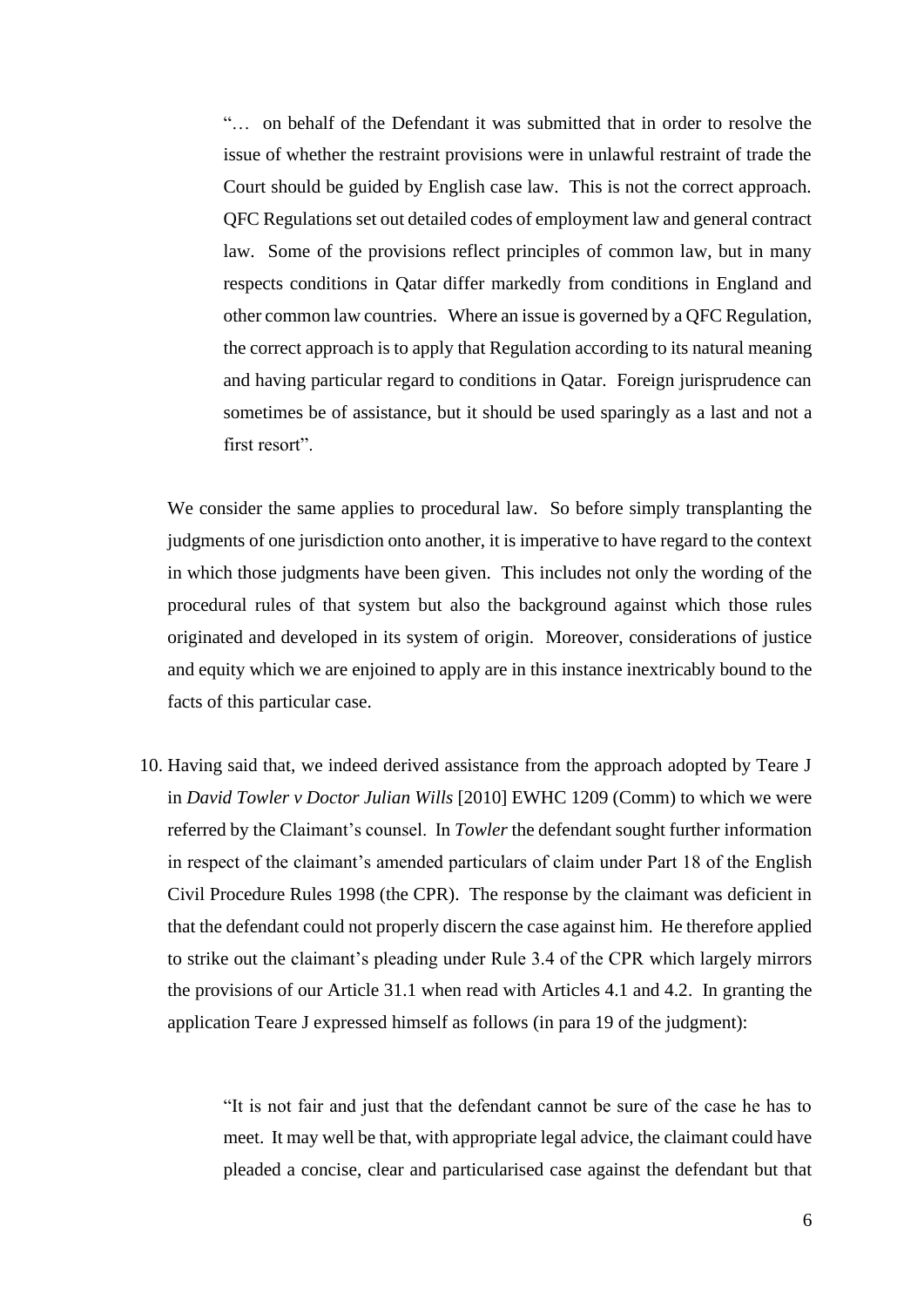has not been done. If the Amended Particulars of Claim are not struck out there is a real risk that unnecessary expense will be incurred by the defendant in preparing to defend allegations which are not pursued, that it will be impeded in his defence of allegations which are pursued and that the Court will not be sure of the case which it must decide."

11. In our previous judgment of 23 December 2020 this Court held (in paragraph 12):

"We accept that the majority of the claimant's requests for further information and documents are well founded having regard to the issues between the parties and the overriding objective. They are applications for information which the claimant needs to know in order properly to consider the defence he has to meet to his claims against the defendant."

- 12. Although *Towler* concerned a request from a defendant for further infornation from a claimant, we consider that like considerations apply here, where the Claimant – who bears the burden of proof – needs to have fair specific notice of any positive defence being presented to his claim, in order properly to advance his claim without incurring unnecessary expense in addressing matters which may not be opposed. That being so and applying the line of reasoning adopted by Teare J in *Towler,* the inevitable conclusion is that it would not be fair and just if the Claimant were constrained to present his case without knowing the defences he has to meet. It follows that at least those defences at which the request for information and documents was aimed have to be struck out. However, on reflection, it is clear to us that, because of the way in which the statement of defence was formulated, it is not possible to distinguish between defences which are affected and those which are not affected by the information requested. The result is, in our view, that the statement of defence is bound to be struck out as a whole. In consequence that is the order we propose to make.
- 13. This raises the further question whether we should give the additional order sought by the Claimant, to the effect that the Defendant is debarred from contesting the claim and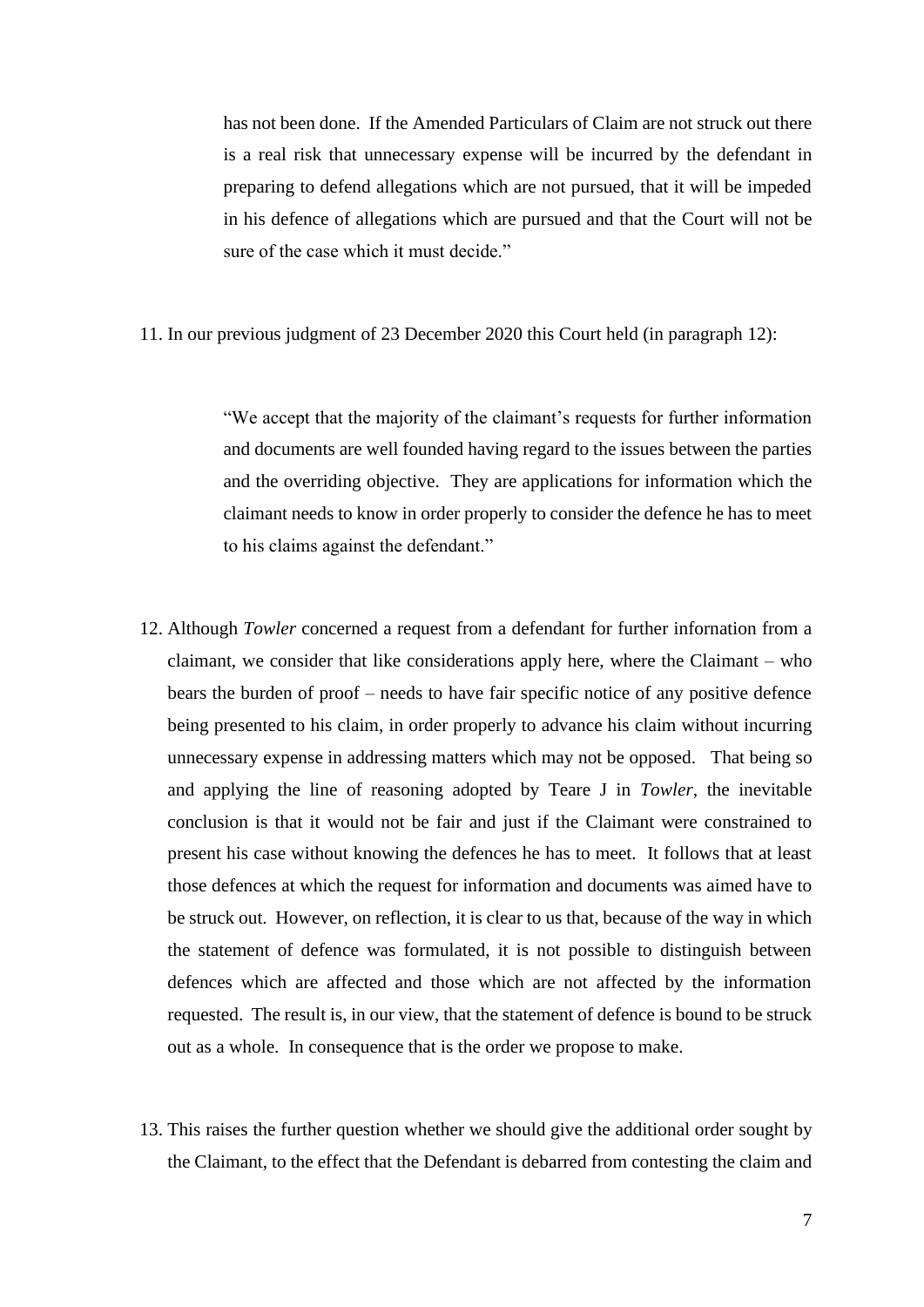consequently that judgment may be entered. Although this Court is afforded the power to give that order in addition to striking the defence when appropriate to do so by the express wording of Article 31.1.2, it introduces the antecedent question: What is the difference between (a) striking out the defence, on the one hand, and (b) debarring the defendant from contesting the claim at all, on the other? Although Article 31.1.2 does not suggest an answer to this question, its wording plainly suggests that there must be a difference. The answer to the antecedent question contended for by the Claimant's counsel is that in the case of (a), the Claimant still has to prove the merits of his claim while in the case of (b), the Claimant's claim on liability and quantum must be taken as having been established (not having been contested), and consequently that the Claimant may have judgment entered for him, and only has to satisfy the Court on consequential matters, such as the due calculation of interest. In the case of (a) the Defendant would therefore still be able to raise the challenge that the Claimant has failed to establish a case in the sense of putting him to proof of the facts and law he puts forward – albeit not being able to advance a positive alternative case on the facts; and, perhaps more importantly in the present context, the Court would still be enjoined to scrutinise the merits of the claim although, of course, it would have to do so without any pertinent defence being raised. In the case of (b), on the other hand, so counsel for the Claimant submitted, the Claimant would be entitled to judgment in the amount he has claimed. The Defendant would not be able to argue that even on the Claimant's own case it should not succeed and the Court would have no right to scrutinise the claim.

14. With regard to the effect of an order debarring a defendant from contesting the claim, counsel's argument seems to derive support, at least in the context of English law, from the judgment of Fancourt J in *Mark Byers and Others v Samba Financial Group* [2020] EWHC 1006 (Ch). (It may be noted that the phraseology used by the Claimant in *Byers* reflects the language used by the High Court of England and Wales. While Article 31.1.3 of the Rules empowers the Court to direct that "the Defendant be debarred from contesting the *proceedings*", the reference in the English Civil Procedure Rules is to "the claim". But for present purposes we assume, without deciding, that despite the difference in language, the effect of the two is the same.) In this matter Fancourt J handed down a previous judgment on 8 April 2020, reported as *Byers and others v*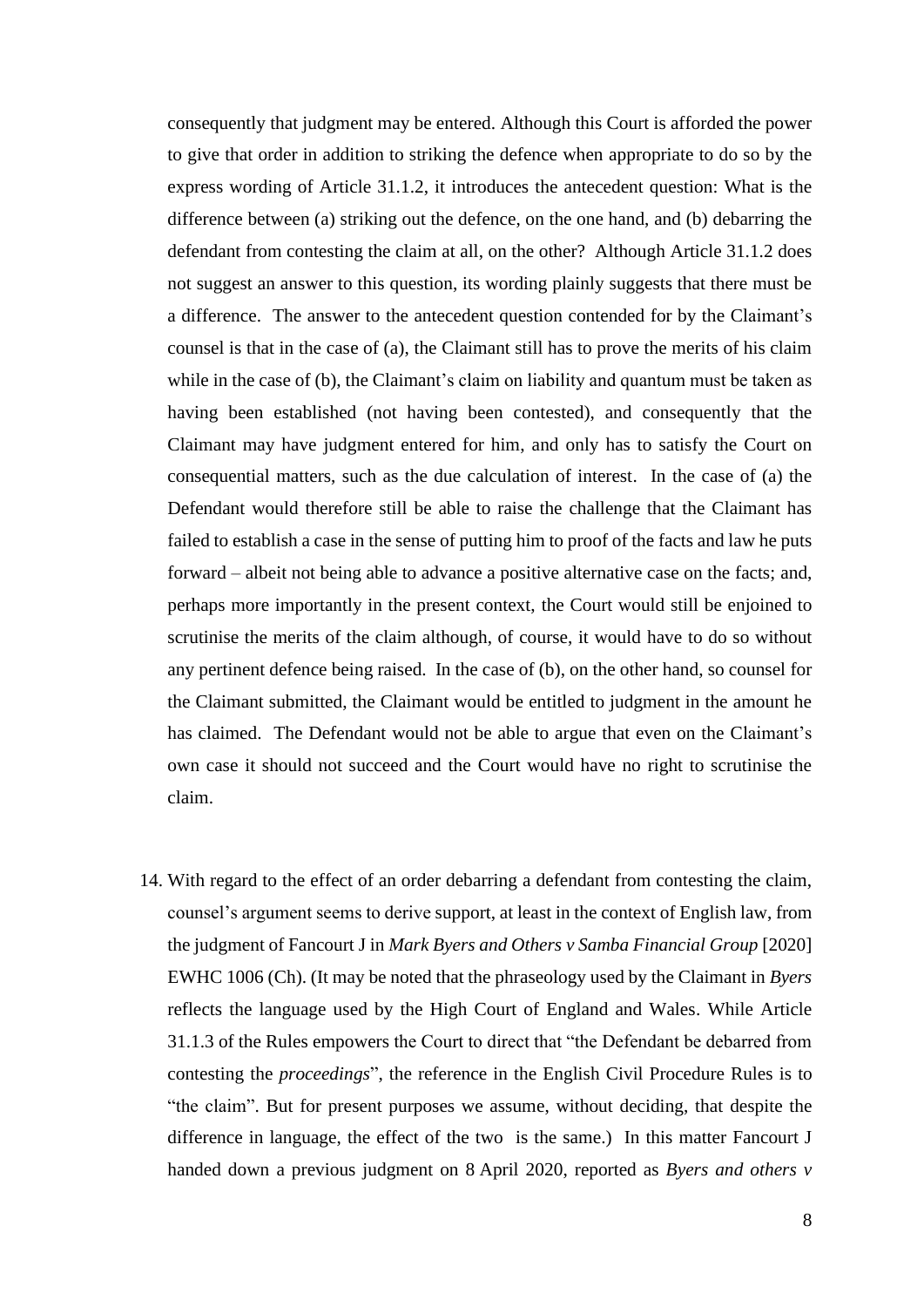*Samba Financial Group* [2020] EWHC 853 (Ch), in which he struck out the defence and debarred the defendant (the bank) from defending the claims against it, save for five identified issues (the live issues) which were to proceed to trial. Before the trial the question then arose as to the consequences of the debarring order, in particular, what (if anything) the claimants would have to prove at the trial in relation to any dispute other than the live issues. The claimants' case was that they were entitled to judgment, subject only to the outcome of the live issues. The bank's case on the other hand was that despite the debarring order, the claimants still had to prove their claim. In deciding this dispute in favour of the claimants, Fancourt J *inter alia* said the following:

"9. It would therefore in my judgment be inappropriate in this type of case for the court simply to say that the Bank's defence is struck out and so the onus now rests on the claimants to prove their claim. To require the Claimants, without disclosure of all relevant documents, to prove various issues in this claim … would be to continue the injustice that flows from the absence of the Bank's disclosure. It would allow the bank to benefit from its serious and culpable breaches of the Court's orders as I found them to be.

…

- 26. Accordingly, in my judgment, although no judgment is sought to be entered at this stage in view of the Live Issues that have to be tried, subject only to the outcome of the Live Issues the Claimants will in principle be entitled to enter judgment on their claim for the amount that is determined at trial. Obviously, the judgment will go in the opposite direction in the event that the Bank succeeds at trial in establishing a defence on the basis of any of the Live Issues.
- 27. My decision means that the parties only have to prepare for a trial of the Live Issues and the Claimants do not have to adduce evidence in support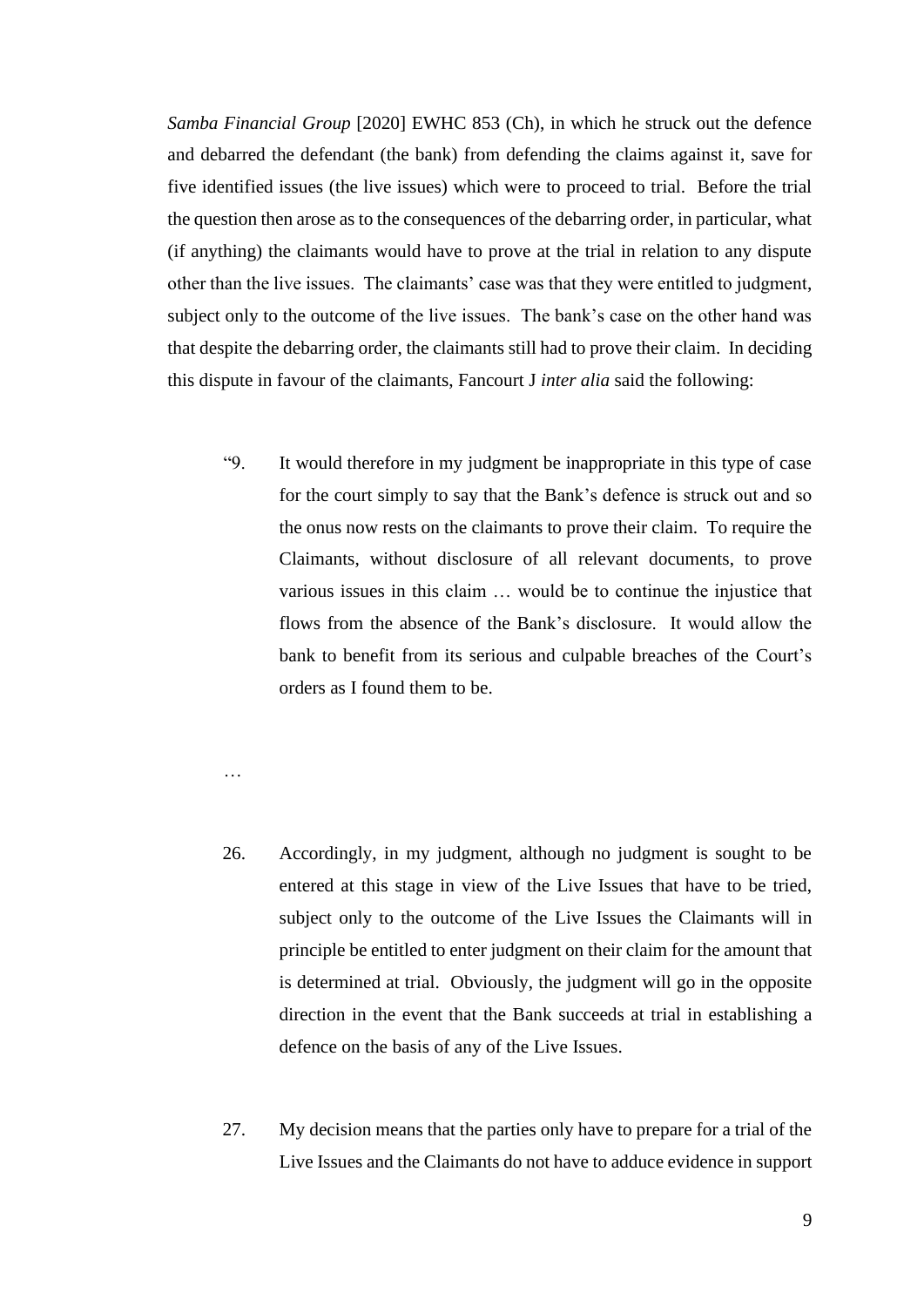of their case or in any other issue. It was necessary to determine it at this stage so that the Claimants would know what evidence they have to prepare for trial."

15. At paragraphs 122-123, Fancourt J reviewed a number of other authorities and concluded that they did not establish that under the Civil Procedure Rules of England and Wales an order striking out the whole of a claim or defence as the case may be was the standard or expected order in the case of a serious breach of a court's order. In many cases of serious breach, such an order may be the only effective remedy, but the judge concluded that the court must have regard to the circumstances of the individual case and do what is necessary and proportionate to mark the seriousness of the breach of its order in a way that is consistent with the interests of justice and the overriding objective. He said:

> "The seriousness of the breach, the extent if at all to which it is excusable and the consequences of the breach will be very important factors, but the overriding criterion is the requirement for the sanction to be proportionate and just".

He then continued to decide whether, in the circumstances of that case, the just remedy was to "strike out the Defence and debar the Bank entirely from defending the claim, or to strike out and debar save as regard those issues that can fairly be tried without disclosure by the Bank". He concluded (at paragraph 131) that the just order on those facts was to debar the Bank from defending all issues, apart from those where it was clear that the claimants could not be prejudiced by the Bank's default, which 'must extend' to preventing the Bank from seeking to participate in a challenge to the factual case of the claimants or the legal conclusions reached on the basis of their evidence. On the facts of that case, he held that a sanction which only prevented the Bank from advancing its own case but permitted it to continue to contest the claimant's case would not be sufficient to punish its serious and culpable breach. However – and we regard this as an important aspect of the reasoning in that case – Fancourt J also held that: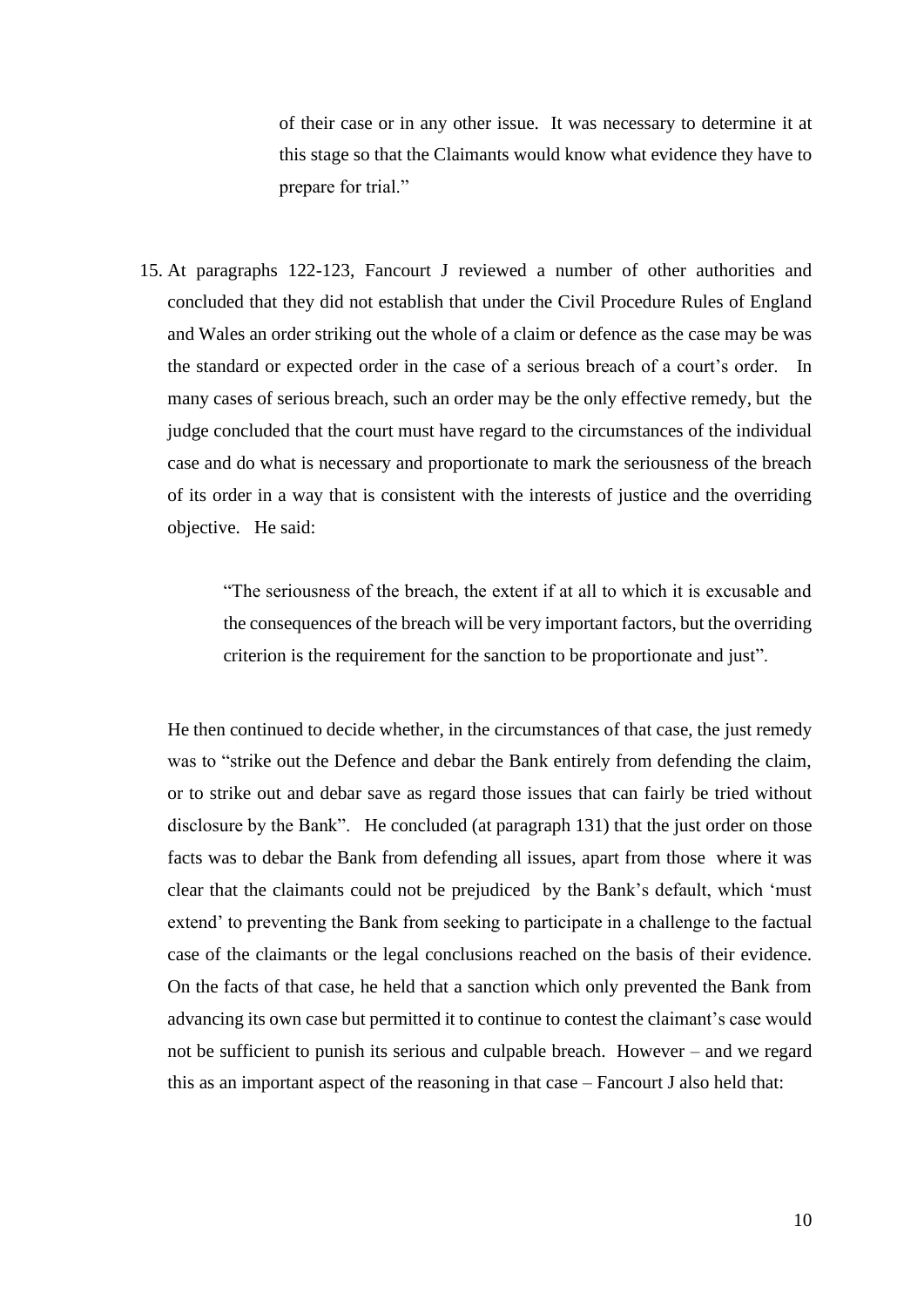"if there are issues that can be fairly tried notwithstanding the absence of disclosure from the Bank, and such issues would – if determined in the Bank's favour – enable it to establish a defence, in whole or in part, to the claim, those issues should in principle be tried".

- 16. We were not referred to any direct authority on the issue in this jurisdiction. Nor are we aware of any. Yet we believe that the reasoning of Fancourt J and the conclusion he arrived at regarding the effect of a debarring order should also find application in this jurisdiction. It is not difficult to think of instances where the failure of the defendant to provide further information or make proper disclosure would have a detrimental effect on the claimant's ability to prove its case. In those instances, it would follow that, if the claimant were still required to prove its case the offending defendant would inevitably be allowed to benefit from its own default. Merely striking out the defence in those circumstances would therefore still leave the claimant prejudiced. In that type of case, it would therefore be appropriate to afford the claimant a remedy that would eliminate that prejudice. If the same meaning is attributed to a debarring order in this jurisdiction as in English law, then preventing the Defendant from participating further in the proceedings at all would constitute that remedy.
- 17. It follows that in determining whether or not it is appropriate to grant a debarring order in addition to striking the defence in a particular case, the deciding question must be: Would the Claimant, absent the information or disclosure sought, be prejudiced, not only in responding to the defence pleaded or in facing a challenge to its factual case or the legal conclusions reached on the basis of that evidence, but also in proving its own case? If and to the extent that it would, then a debarring order ought to be granted. If and to the extent that it would not, it should not.
- 18. Applying that test to the facts of this case, we do not believe that we can be satisfied that the Defendant's failure to provide the disclosure required by the Order of 23 December 2020, and the strike out of its defence inevitably mean that there are no issues which can be fairly tried notwithstanding the absence of disclosure from the Defendant and notwithstanding that the consequence of the strike-out is that the Defendant may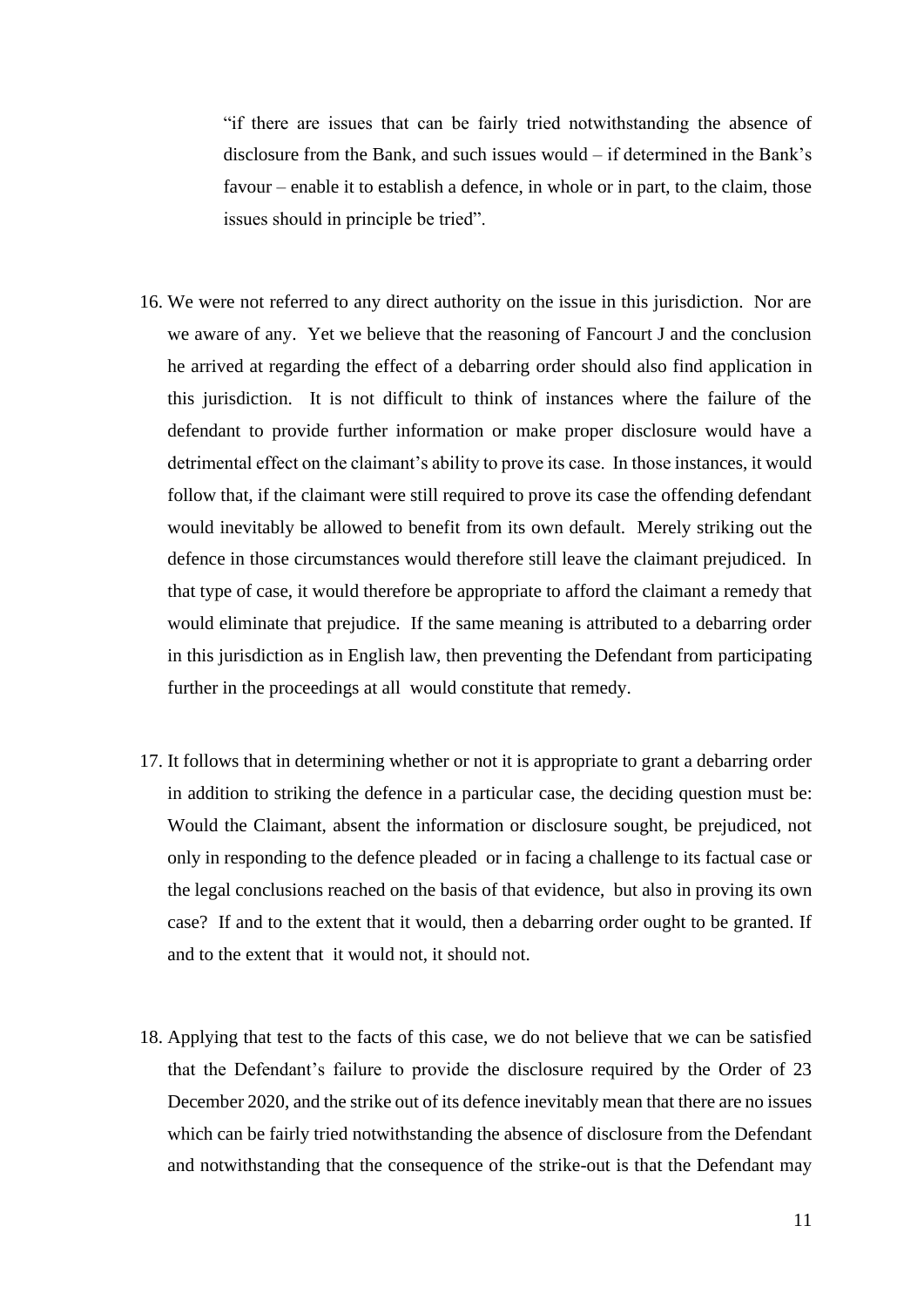not rely upon issues contained in its defence. We say that because we can find no reason and none has been suggested as to why the Claimant would be prejudiced in proving his own case by the Defendant's failure to provide the information and documents sought. He bears the burden of proving the facts and law upon which he relies. We have found that it would not be just to require the Claimant to respond to the defences pleaded without the information and the documents sought and not provided despite the order by this Court. That is why we find that the defence raised in the statement of defence should be struck out and the Defendant should not be permitted to advance the counterfactual case within it supported by positive evidence. But we are not satisfied that to grant a complete debarring order preventing the Defendant from participating in the proceedings at all would in the circumstances not be unjust to the Defendant because it may enable the Claimant to achieve a windfall without satisfying the Court of the merits of his case. It may be further noted that the defendant's failure in *Byers* was in non-compliance with its (English) common law obligation of disclosure. Compliance with that obligation by a defendant may in some cases be of importance for proof by the claimant of its own case, where relevant material is in the hands of the defendant (see para 32 of the earlier *Byers* judgment). That consideration does not arise here.

- 19. On the face of it, the Claimant's case is not unanswerable and we say nothing further in this regard. But to allow him to seek judgment without more in these circumstances could result in allowing him a windfall for which there is no justification: he would be in a stronger position than he would have been if the Defendant entered no appearance or filed no statement of defence at all. From the Defendant's perspective it could result in punishment which is disproportionate to its failure. For these reasons we conclude that an order debarring the Defendant from contesting the claim at all would not be appropriate. Since the Rules of this Court do not provide for default judgment, the Claimant would, as matters now stand, be entitled to apply for summary judgment under Rule 22.6. This would in the normal course entitle the Defendant to challenge the claim on its merits, albeit in the absence of any pertinent defence being raised.
- 20. This brings us to the Claimant's alternative application that the Defendant should be directed to pay an amount of QAR 500,000.00 into Court, failing which, it will be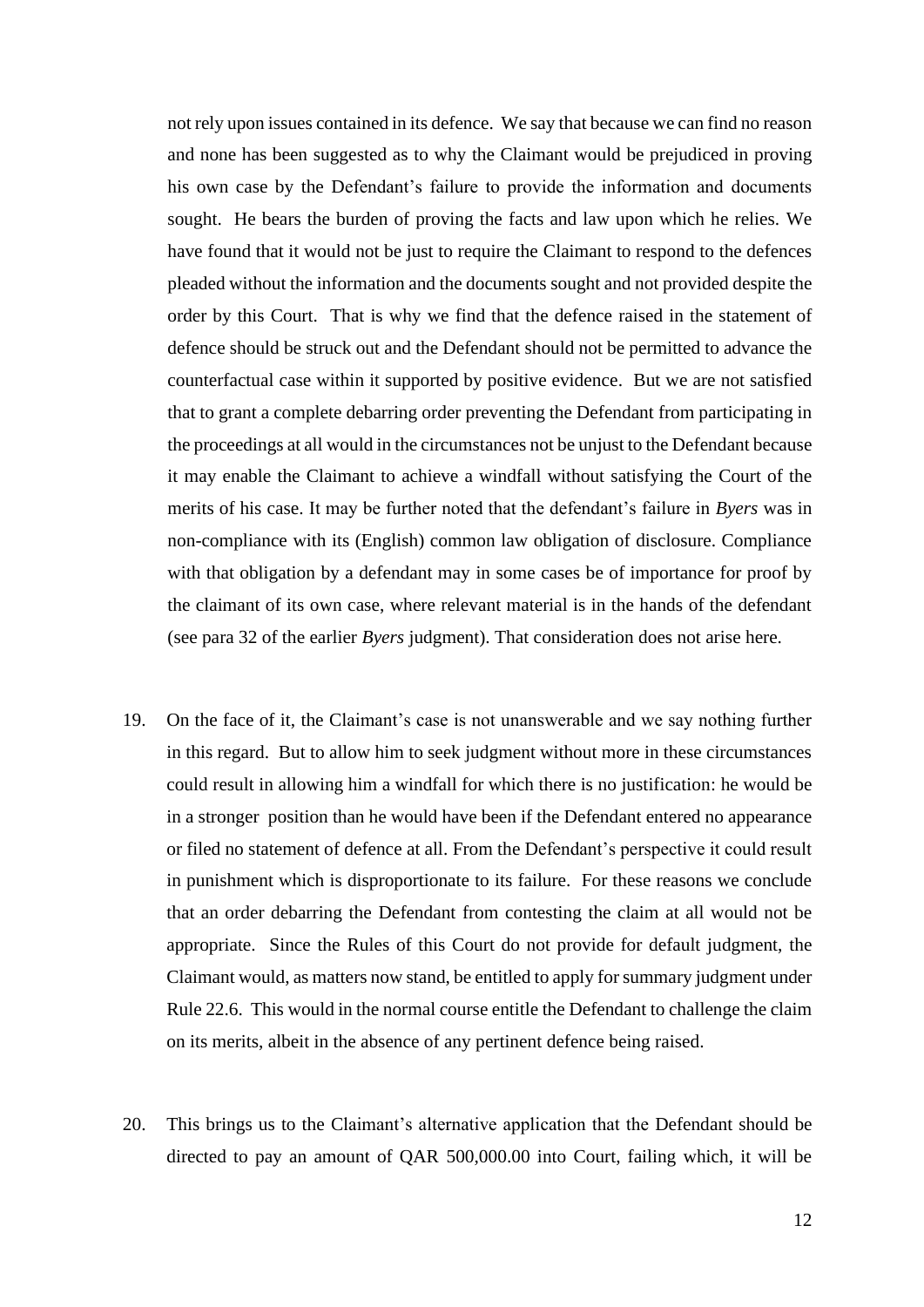debarred from defending the claim and judgment may be entered against it. Authority for such relief was sought by the Claimant's counsel almost exclusively in the judgment of Knowles J in *Komcept Solutions Ltd v Prestige Group UK Ltd* [2018] EWHC 1550 (Comm). In fact, the amount of QAR 500,000.00 proposed is completely arbitrary in that it bears no relation to the facts of this case. Indeed, it was indicated by the Claimant's counsel that the amount proposed is a direct conversion from the £100,000.00 ordered by Knowles J in *Komcept* into Qatari Riyal.

- 21. We have already cautioned against the direct transplant of foreign judgments on this jurisdiction. For obvious reasons the dangers of this approach are exacerbated when the foreign judgment relied upon turns almost exclusively on its own facts. From the judgment in *Komcept* it is not clear why £100,000.00 was stipulated. In this case the equivalent of Qatari Riyal makes no sense. As matters stand at the moment, the Claimant might apply for summary judgment. If it did so successfully the costs incurred by him would probably be no more than a fraction of the amount proposed. In short it will constitute nothing other than a punishment in the form of a fine for the Defendant's conduct. As such it would not only be disproportionate but inappropriate in civil proceedings. The even more disproportionate result of the order sought would be that it would in all probability act, in effect, as a debarring order. One of the crucial considerations in *Komcept*, as appears from paragraph 10 of the judgment, was that "*there is no evidence that the money sum acquired of the defendant would stifle the defence*".
- 22. The Claimant's argument was that there is no evidence that the result would not be the same in this case. We disagree. In the previous interlocutory application, the very basis upon which the Claimant was seeking security for both costs and capital was in the main that the Defendant was in financial distress; that there is good reason to believe that it is insolvent; that it is no longer a trading company; that the funds in its bank account had been frozen; and that it is facing financial exposure in other proceedings before this Court which may result in additional liabilities. Added to that at this stage is the fact that we have been told by the Defendant's counsel that due to lack of funds he could not be briefed by the Defendant to oppose the application. On these facts we